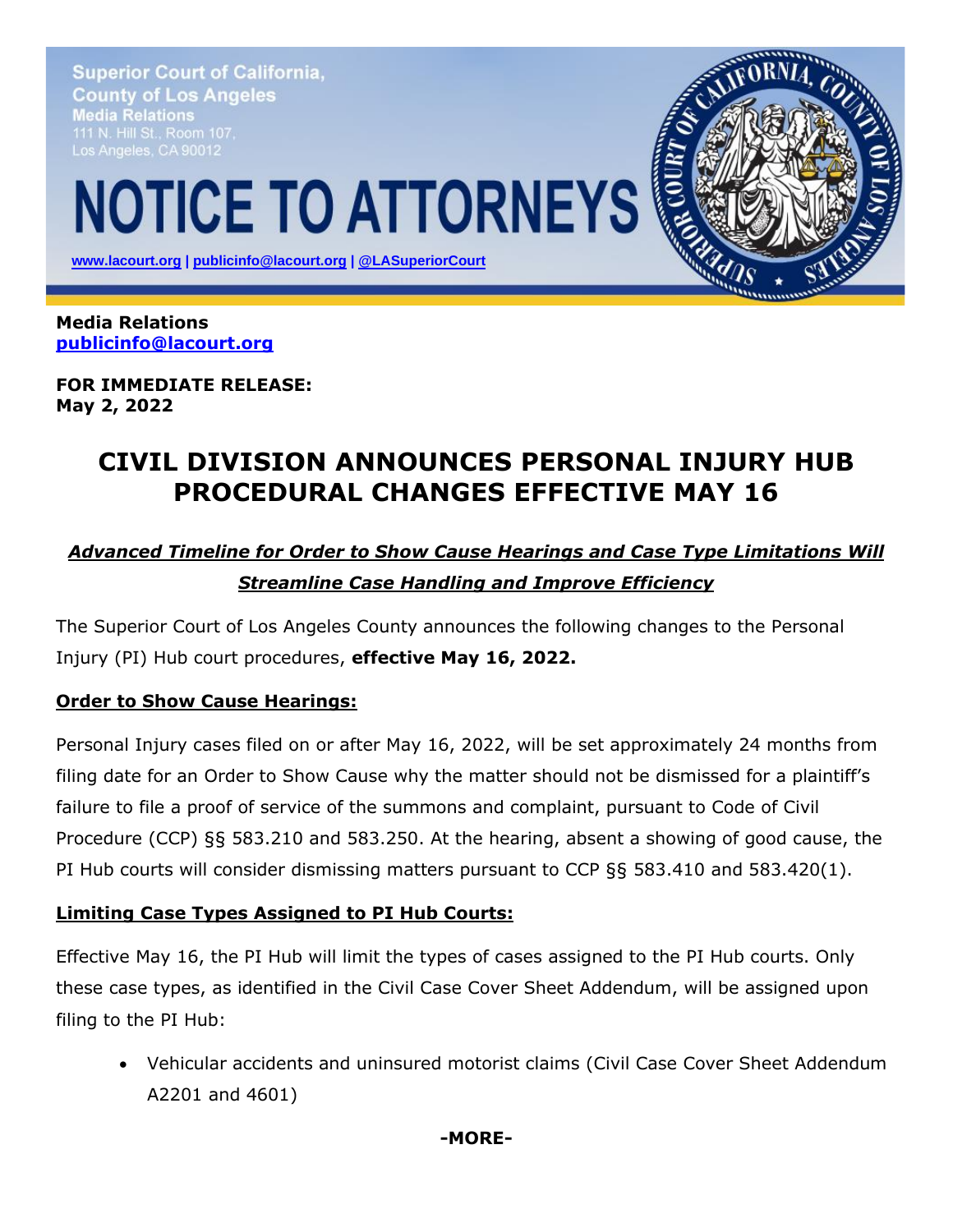#### **PI HUB CHANGES 2-2-2-2**

- Premises liability e.g., dangerous conditions of property, slip/trip and fall, dog bites, etc. (Civil Case Cover Sheet Addendum 2301)
- Intentional infliction of injury e.g., assault, battery, vandalism, etc. (Civil Case Cover Sheet Addendum A2302)
- Intentional infliction of emotional distress (Civil Case Cover Sheet Addendum A2303)
- Other PI or property damage or wrongful death (Civil Case Cover Sheet Addendum A2304)
- Construction accidents (Civil Case Cover Sheet Addendum A2307)

The following case types (as identified in the Civil Case Cover Sheet Addendum) will be assigned upon filing to Independent Calendar courts as complicated personal injury cases:

- Elder abuse and claims against skilled nursing facilities (Civil Case Cover Sheet Addendum 2305)
- Cases involving claims of childhood sexual abuse (Civil Case Cover Sheet Addendum 2306)
- Habitability claims e.g., mold, bedbugs, etc. (Civil Case Cover Sheet Addendum 2308)
- Products liability (Civil Case Cover Sheet Addendum 2401 and 2402)
- Medical and other professional malpractice claims (Civil Case Cover Sheet Addendum 4501 and 4502)

Please pay special attention to and indicate the appropriate case type on the revised Civil Case Cover Sheet Addendum, attached here and approved for use effective May 16, 2022.

Also, effective immediately, while parties may continue to submit up to two stipulations to continue trial, for a total continuance of six months, the agreed upon trial date must be before the 2-year anniversary of the filing of the complaint. Otherwise, the parties are required to move for a trial continuance, and such continuance will only be granted upon a showing of good cause.

The goal of these changes is to expedite the time to trial and to minimize the disruption caused by the late transfer of a matter. This disruption has sometimes occurred on the eve of an important hearing date once it was discovered that a case required more attention than a PI Hub court could afford to provide given these courts' case inventories.

#### **-MORE-**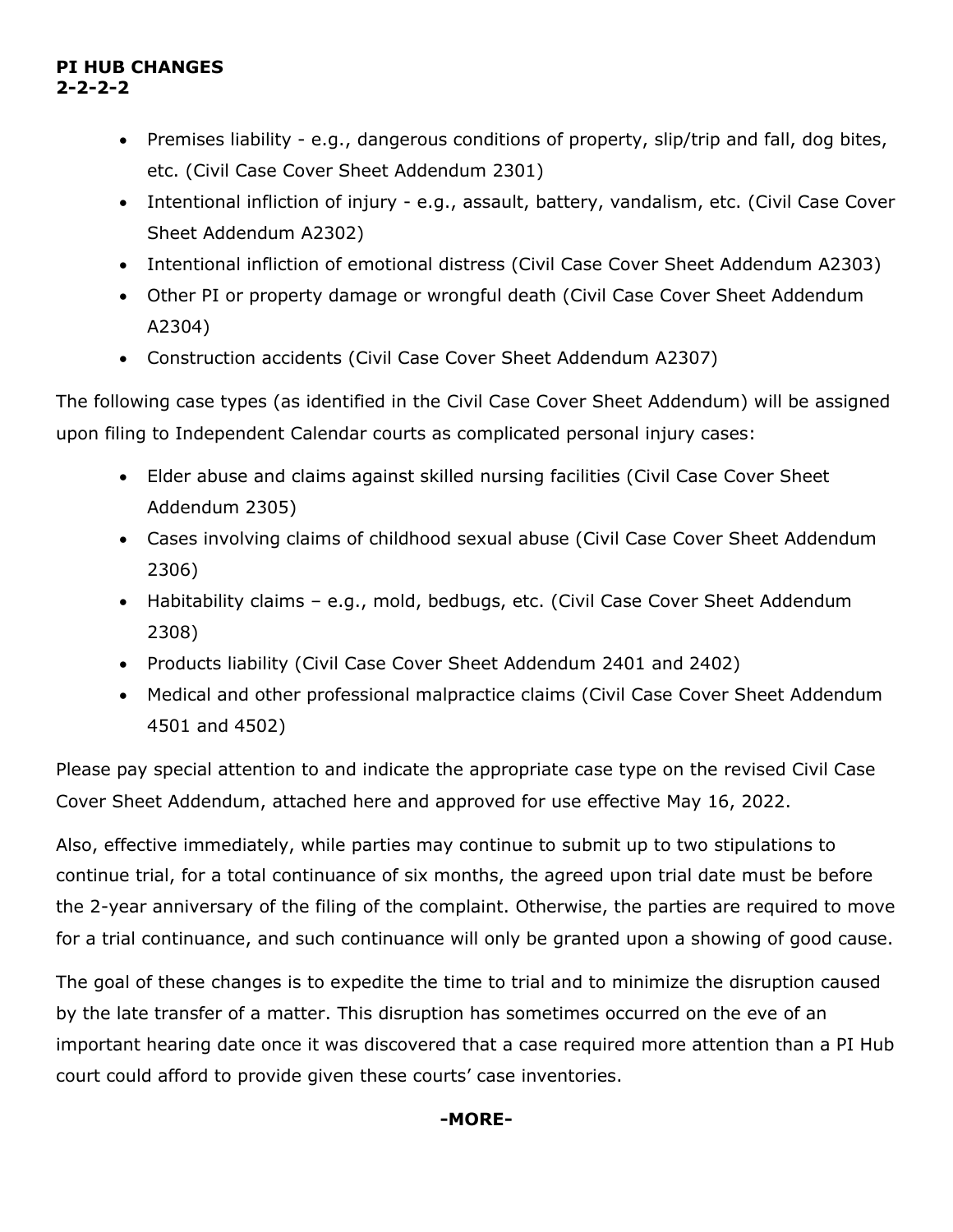#### **PI HUB CHANGES 3-3-3-3**

In view of these changes, cases will not be transferred from the PI Hub absent a showing of good cause. Accordingly, the Motion/Opposition/Stipulation to Transfer Form (LASC form LACIV 238) is no longer available for use.

In association with these changes, the PI Hub has updated and consolidated its Standing Order, [linked here.](https://lascpubstorage.blob.core.windows.net/cpw/LIBOPSCivil/Specialty%20Courts/General%20Jurisdiction%20Personal%20Injury%20(PI)%20Court/Links/7thAmendedStandingOrderForProceduresInThePersonalInjuryHubCourts.pdf)

*###*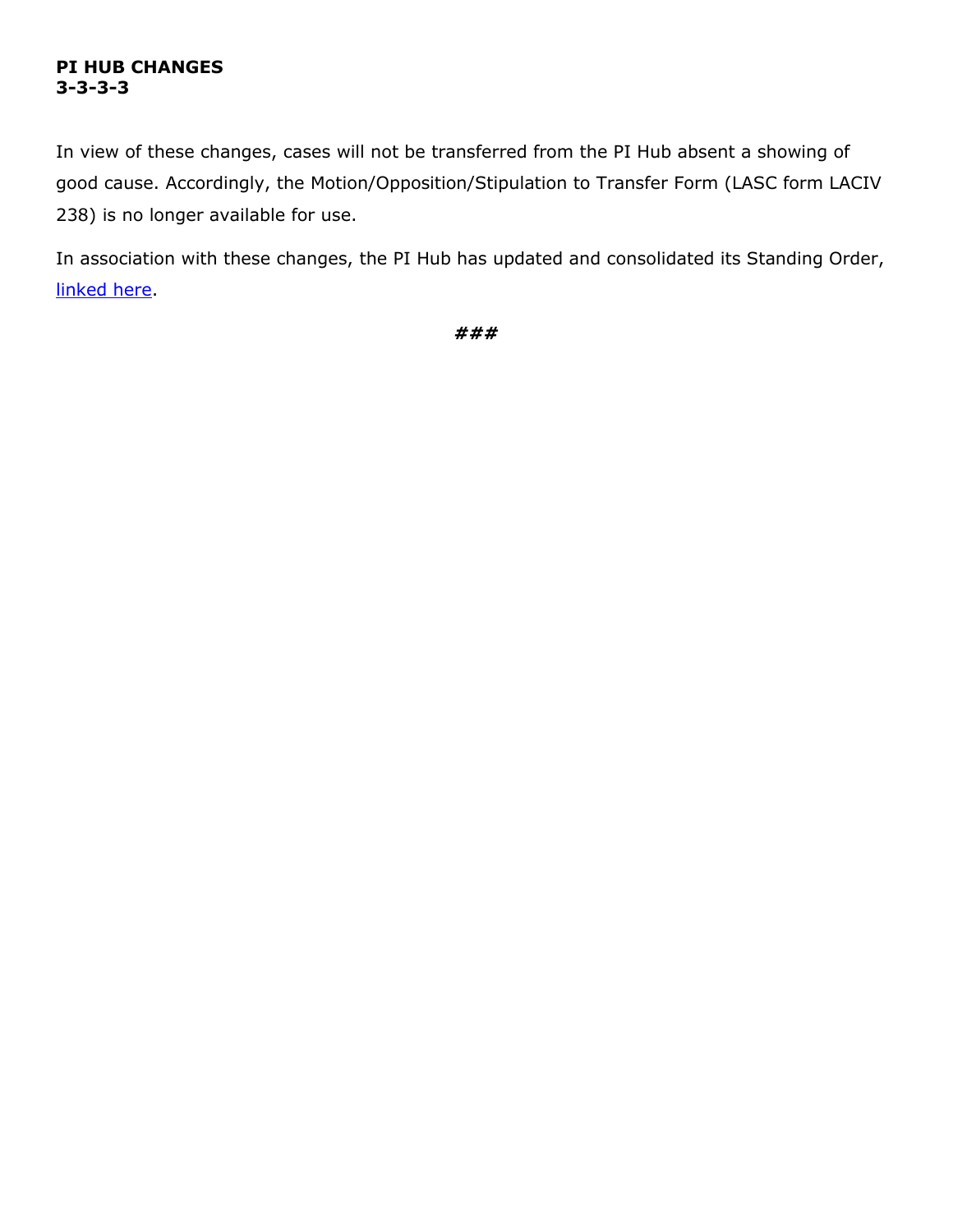#### **CIVIL CASE COVER SHEET ADDENDUM AND STATEMENT OF LOCATION**

#### **(CERTIFICATE OF GROUNDS FOR ASSIGNMENT TO COURTHOUSE LOCATION)**

#### **This form is required pursuant to Local Rule 2.3 in all new civil case filings in the Los Angeles Superior Court**

**Step 1:** After completing the Civil Case Cover Sheet (Judicial Council form CM-010), find the exact case type in Column A that corresponds to the case type indicated in the Civil Case Cover Sheet.

**Step 2:** In Column B, check the box for the type of action that best describes the nature of the case.

**Step 3:** In Column C, circle the number which explains the reason for the court filing location you have chosen.

#### **Applicable Reasons for Choosing Courthouse Location (Column C)**

| Class Actions must be filed in the Stanley Mosk Courthouse, Central District. |     | Location where petitioner lives.                                                                                              |
|-------------------------------------------------------------------------------|-----|-------------------------------------------------------------------------------------------------------------------------------|
| Permissive filing in Central District.                                        | 8.  | Location wherein defendant/respondent functions wholly.                                                                       |
| Location where cause of action arose.                                         | 9.  | Location where one or more of the parties reside.                                                                             |
| Mandatory personal injury filing in North District.                           | 10. | Location of Labor Commissioner Office.                                                                                        |
| Location where performance required, or defendant resides.                    | 11. | Mandatory filing location (Hub Cases - unlawful detainer, limited<br>non-collection, limited collection, or personal injury). |
| Location of property or permanently garaged vehicle.                          |     |                                                                                                                               |

|                  | A<br><b>Civil Case Cover Sheet</b><br>Case Type                   | B<br>Type of Action<br>(check only one)                                                                           | C<br><b>Applicable Reasons</b><br>(See Step 3 above) |
|------------------|-------------------------------------------------------------------|-------------------------------------------------------------------------------------------------------------------|------------------------------------------------------|
|                  |                                                                   | Personal Injury Cases Assigned to the Personal Injury Hub Courts                                                  |                                                      |
|                  | Auto (22)                                                         | $\Box$ 2201 Motor Vehicle – Personal Injury/Property<br>Damage/Wrongful Death                                     | 1, 4, 11                                             |
|                  | Uninsured Motorist (46)                                           | $\Box$ 4601 Uninsured Motorist – Personal Injury/Property<br>Damage/Wrongful Death                                | 1, 4, 11                                             |
|                  | Other Personal Injury/<br>Property Damage/<br>Wrongful Death (23) | $\Box$ 2301 Premise Liability (e.g., dangerous conditions of<br>property, slip/trip and fall, dog attack, etc.)   | 1, 4, 11                                             |
| <b>Auto Tort</b> |                                                                   | $\Box$ 2302 Intentional Bodily Injury/Property Damage/Wrongful<br>Death (e.g., assault, battery, vandalism, etc.) | 1, 4, 11                                             |
|                  |                                                                   | $\Box$ 2303 Intentional Infliction of Emotional Distress                                                          | 1, 4, 11                                             |
|                  |                                                                   | $\Box$ 2304 Other Personal Injury/Property Damage/Wrongful<br>Death                                               | 1, 4, 11                                             |
|                  |                                                                   | 2307 Construction Accidents                                                                                       | 1, 4, 11                                             |

LASC CIV 109 Rev. 05/22 CIVIL CASE COVER SHEET ADDENDUM LASC Local Rule 2.3 AND STATEMENT OF LOCATION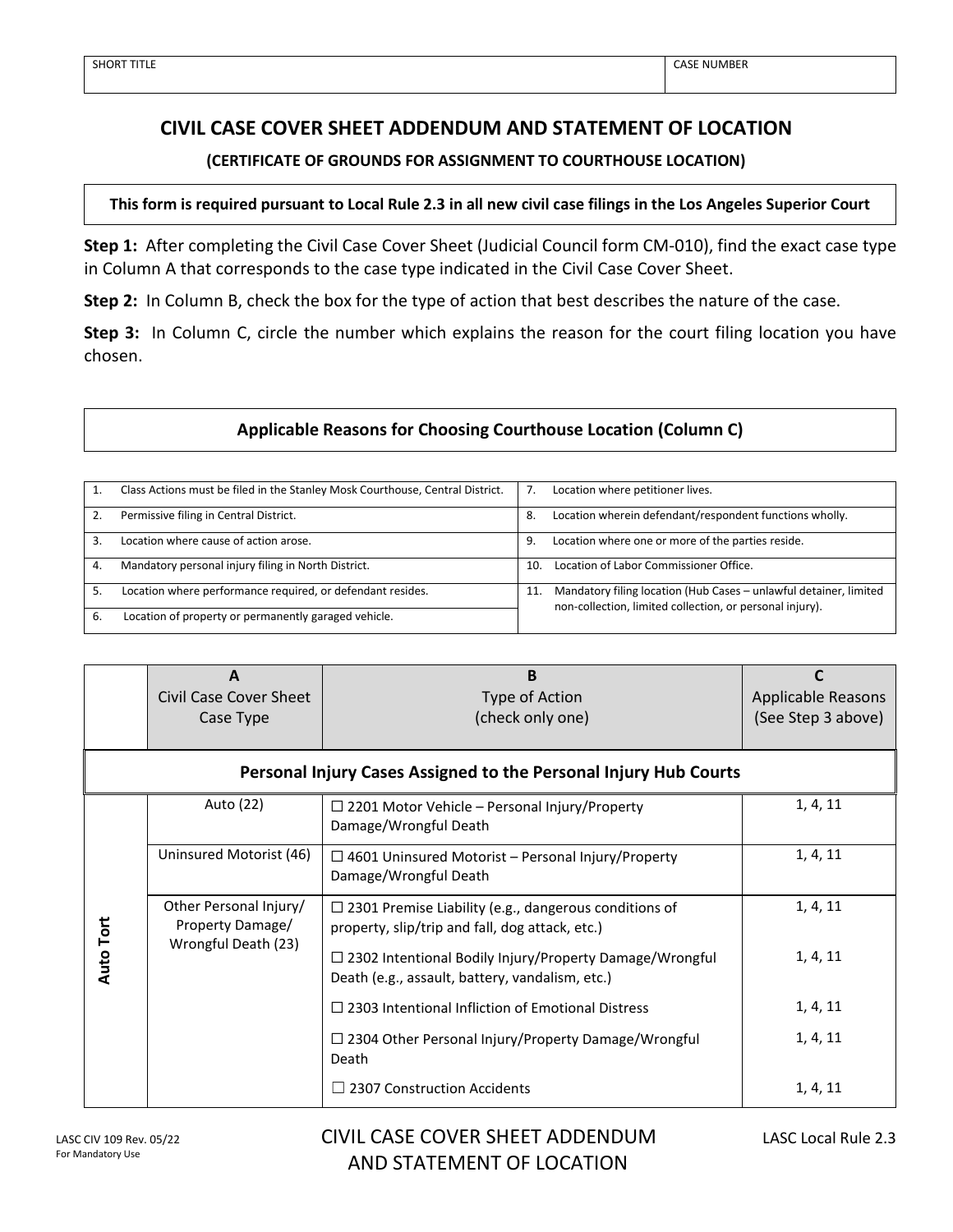SHORT TITLE CASE NUMBER

|                                | $\mathbf{A}$<br><b>Civil Case Cover Sheet</b><br>Case Type                                                                                | B<br>Type of Action<br>(check only one)                                                                         | C<br><b>Applicable Reasons</b><br>(See Step 3 above) |
|--------------------------------|-------------------------------------------------------------------------------------------------------------------------------------------|-----------------------------------------------------------------------------------------------------------------|------------------------------------------------------|
|                                |                                                                                                                                           | Personal Injury Cases Assigned to the Independent Calendar Courts                                               |                                                      |
|                                | Product Liability (24)                                                                                                                    | $\Box$ 2401 Product Liability (not asbestos or toxic/<br>environmental)                                         | 1, 3, 5                                              |
| Other Personal Injury/Property |                                                                                                                                           | $\Box$ 2402 Product Liability – Song-Beverly Consumer Warranty<br>Act (CA Civil Code §§1790-1795.8) (Lemon Law) | 1, 3, 5                                              |
|                                | Medical Malpractice (45)                                                                                                                  | 1, 3, 5                                                                                                         |                                                      |
|                                |                                                                                                                                           | $\Box$ 4502 Other Professional Health Case Malpractice                                                          |                                                      |
|                                | Other Personal Injury /<br>$\Box$ 2305 Elder/Dependent Adult Abuse/Claims Against Skilled<br>Property Damage /<br><b>Nursing Facility</b> |                                                                                                                 | 1, 3, 5                                              |
| Damage/Wrongful Death Tort     | Wrongful Death (23)                                                                                                                       | $\Box$ 2306 Intentional Conduct – Sexual Abuse Case (in any<br>form)                                            | 1, 3, 5                                              |
|                                |                                                                                                                                           | $\Box$ 2308 Landlord – Tenant Habitability (e.g., bed bugs, mold,<br>etc.)                                      | 1, 3, 5                                              |
|                                |                                                                                                                                           | <b>Other Civil Cases Assigned to Independent Calendar Courts</b>                                                |                                                      |
| ersonal Injury/Property Damage | Business Tort (07)                                                                                                                        | □ 0701 Other Commercial/Business Tort (not fraud or<br>breach of contract)                                      | 1, 2, 3                                              |
|                                | Civil Rights (08)                                                                                                                         | □ 0801 Civil Rights/Discrimination                                                                              | 1, 2, 3                                              |
| /Wrongful Death Tort           | Defamation (13)                                                                                                                           | $\Box$ 1301 Defamation (slander/libel)                                                                          | 1, 2, 3                                              |
|                                | <b>Fraud (16)</b>                                                                                                                         | $\Box$ 1601 Fraud (no contract)                                                                                 | 1, 2, 3                                              |
|                                | Professional Negligence<br>$\square$ 2501 Legal Malpractice                                                                               |                                                                                                                 | 1, 2, 3                                              |
|                                | (25)                                                                                                                                      | $\Box$ 2502 Other Professional Malpractice (not medical or legal)                                               | 1, 2, 3                                              |
| Non-Pe                         | Other (35)                                                                                                                                | □ 3501 Other Non-Personal Injury/Property Damage Tort                                                           | 1, 2, 3                                              |
|                                | Wrongful Termination (36)                                                                                                                 | $\Box$ 3601 Wrongful Termination                                                                                | 1, 2, 3                                              |
| Employment                     | Other Employment (15)                                                                                                                     | □ 1501 Other Employment Complaint Case                                                                          | 1, 2, 3                                              |
|                                |                                                                                                                                           | $\square$ 1502 Labor Commissioner Appeals                                                                       | 10                                                   |
|                                | Breach of Contract /<br>□ 0601 Breach of Rental/Lease Contract (not unlawful<br>Warranty (06)<br>detainer or wrongful eviction)           |                                                                                                                 | 2, 5                                                 |
| Contract                       | (not insurance)                                                                                                                           | $\Box$ 0602 Contract/Warranty Breach - Seller Plaintiff (no<br>fraud/negligence)                                | 2, 5                                                 |
|                                |                                                                                                                                           | $\Box$ 0603 Negligent Breach of Contract/Warranty (no fraud)                                                    | 1, 2, 5                                              |

## CIVIL CASE COVER SHEET ADDENDUM LASC Local Rule 2.3 AND STATEMENT OF LOCATION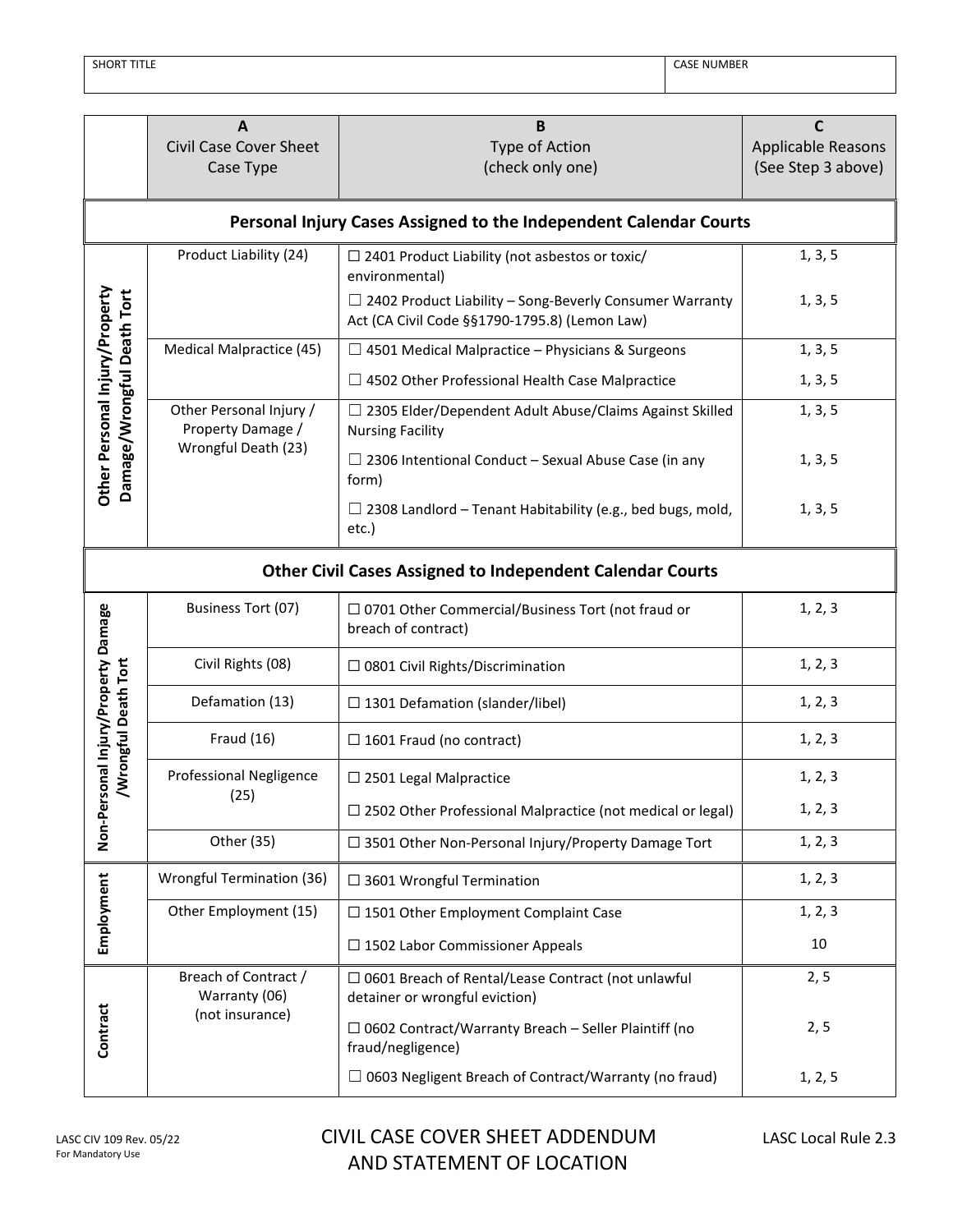|                        | A                                            | B                                                                                                                  | C                                               |
|------------------------|----------------------------------------------|--------------------------------------------------------------------------------------------------------------------|-------------------------------------------------|
|                        | <b>Civil Case Cover Sheet</b>                | Type of Action<br>(check only one)                                                                                 | <b>Applicable Reasons</b><br>(See Step 3 above) |
|                        | Case Type                                    |                                                                                                                    |                                                 |
|                        | Breach of Contract/<br>Warranty (06)         | $\Box$ 0604 Other Breach of Contract/Warranty (no fraud/<br>negligence)                                            | 1, 2, 5                                         |
|                        | (not insurance)                              | □ 0605 Breach of Rental/Lease Contract (COVID-19 Rental<br>Debt)                                                   | 2, 5                                            |
|                        | Collections (09)                             | $\Box$ 0901 Collections Case - Seller Plaintiff                                                                    | 5, 6, 11                                        |
|                        |                                              | $\Box$ 0902 Other Promissory Note/Collections Case                                                                 | 5, 11                                           |
| Contract               |                                              | $\Box$ 0903 Collections Case – Purchased Debt (charged off<br>consumer debt purchased on or after January 1, 2014) | 5, 6, 11                                        |
|                        |                                              | $\Box$ 0904 Collections Case - COVID-19 Rental Debt                                                                | 5, 11                                           |
|                        | Insurance Coverage (18)                      | $\Box$ 1801 Insurance Coverage (not complex)                                                                       | 1, 2, 5, 8                                      |
|                        | Other Contract (37)                          | $\Box$ 3701 Contractual Fraud                                                                                      | 1, 2, 3, 5                                      |
|                        |                                              | □ 3702 Tortious Interference                                                                                       | 1, 2, 3, 5                                      |
|                        |                                              | $\Box$ 3703 Other Contract Dispute (not breach/insurance/fraud/<br>negligence)                                     | 1, 2, 3, 8, 9                                   |
|                        | Eminent Domain/ Inverse                      | $\Box$ 1401 Eminent Domain/Condemnation                                                                            | 2, 6                                            |
|                        | Condemnation (14)<br>Number of Parcels       |                                                                                                                    |                                                 |
| Real Property          | Wrongful Eviction (33)                       | $\square$ 3301 Wrongful Eviction Case                                                                              | 2, 6                                            |
|                        | Other Real Property (26)                     | $\square$ 2601 Mortgage Foreclosure                                                                                | 2, 6                                            |
|                        |                                              | □ 2602 Quiet Title                                                                                                 | 2, 6                                            |
|                        |                                              | $\Box$ 2603 Other Real Property (not eminent domain,<br>landlord/tenant, foreclosure)                              | 2, 6                                            |
|                        | Unlawful Detainer-<br>Commercial (31)        | □ 3101 Unlawful Detainer - Commercial (not drugs or<br>wrongful eviction)                                          | 6, 11                                           |
| ō                      | Unlawful Detainer-<br>Residential (32)       | $\Box$ 3201 Unlawful Detainer - Residential (not drugs or<br>wrongful eviction)                                    | 6, 11                                           |
| <b>Unlawful Detain</b> | Unlawful Detainer - Post<br>Foreclosure (34) | $\Box$ 3401 Unlawful Detainer - Post Foreclosure                                                                   | 2, 6, 11                                        |
|                        | Unlawful Detainer-<br>Drugs (38)             | $\Box$ 3801 Unlawful Detainer - Drugs                                                                              | 2, 6, 11                                        |
|                        | Asset Forfeiture (05)                        | $\Box$ 0501 Asset Forfeiture Case                                                                                  | 2, 3, 6                                         |
| Review                 | Petition re Arbitration<br>(11)              | $\Box$ 1101 Petition to Compel/Confirm/Vacate Arbitration                                                          | 2, 5                                            |
| Judicial               | Writ of Mandate (02)                         | $\Box$ 0201 Writ – Administrative Mandamus                                                                         | 2, 8                                            |
|                        |                                              | $\Box$ 0202 Writ – Mandamus on Limited Court Case Matter                                                           | $\overline{2}$                                  |
|                        |                                              | $\Box$ 0203 Writ – Other Limited Court Case Review                                                                 | $\overline{2}$                                  |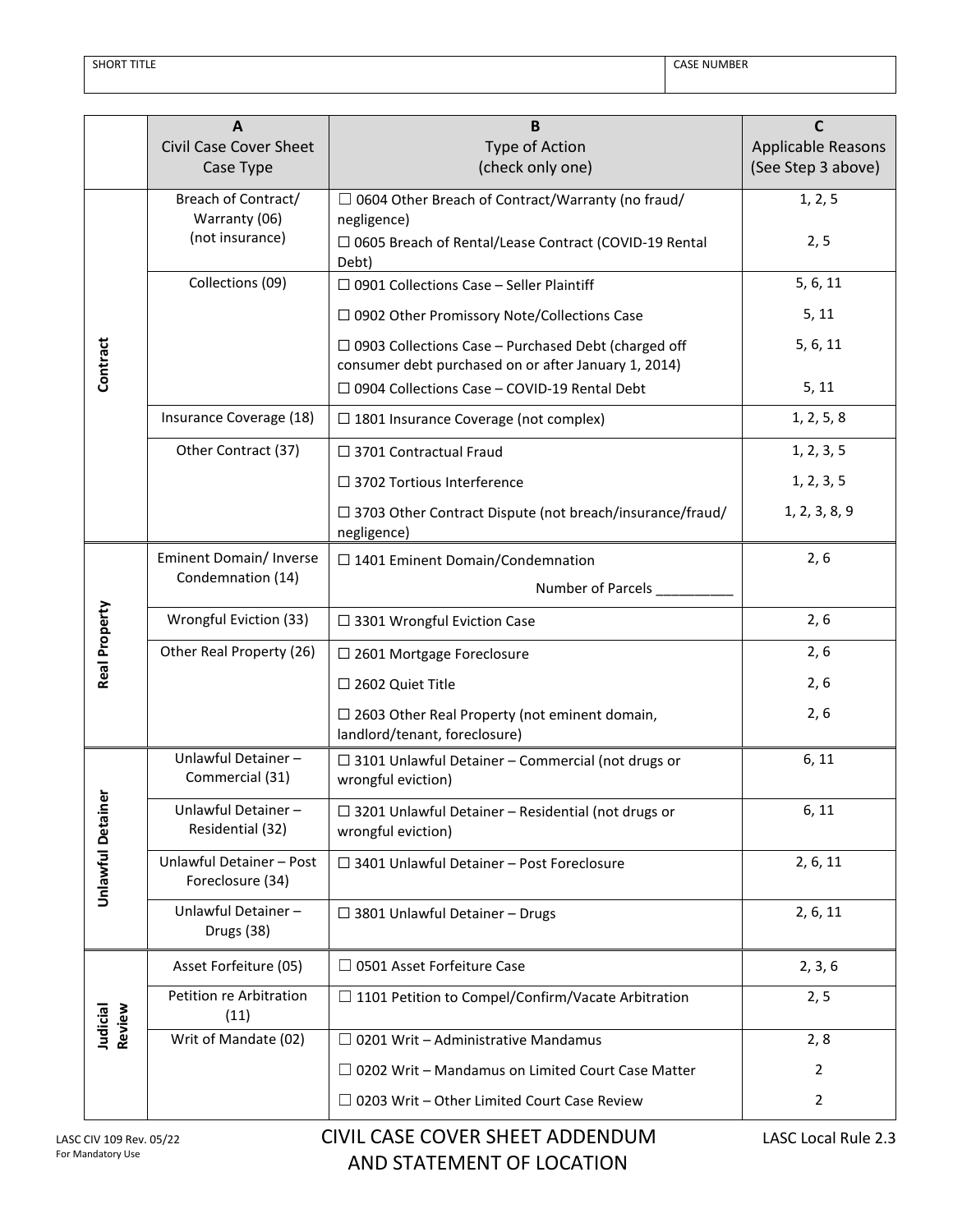| <b>SHORT TITLE</b> |  |
|--------------------|--|
|                    |  |

|                                         | A<br><b>Civil Case Cover Sheet</b>                                                                    | B                                                                 | C                                        |
|-----------------------------------------|-------------------------------------------------------------------------------------------------------|-------------------------------------------------------------------|------------------------------------------|
|                                         | Case Type                                                                                             | Type of Action<br>(check only one)                                | Applicable Reasons<br>(See Step 3 above) |
|                                         | Other Judicial Review (39)                                                                            | □ 3901 Other Writ/Judicial Review                                 | 2,8                                      |
| Review<br>Judicial                      |                                                                                                       | $\Box$ 3902 Administrative Hearing                                | 2, 8                                     |
|                                         |                                                                                                       | □ 3903 Parking Appeal                                             | 2,8                                      |
|                                         | Antitrust/Trade<br>Regulation (03)                                                                    | $\Box$ 0301 Antitrust/Trade Regulation                            | 1, 2, 8                                  |
|                                         | Asbestos (04)                                                                                         | $\Box$ 0401 Asbestos Property Damage                              | 1, 11                                    |
|                                         |                                                                                                       | □ 0402 Asbestos Personal Injury/Wrongful Death                    | 1, 11                                    |
|                                         | Construction Defect (10)                                                                              | $\Box$ 1001 Construction Defect                                   | 1, 2, 3                                  |
| Provisionally Complex Litigation        | <b>Claims Involving Mass</b><br>Tort (40)                                                             | $\Box$ 4001 Claims Involving Mass Tort                            | 1, 2, 8                                  |
|                                         | Securities Litigation (28)                                                                            | $\Box$ 2801 Securities Litigation Case                            | 1, 2, 8                                  |
|                                         | <b>Toxic Tort</b><br>Environmental (30)                                                               | $\Box$ 3001 Toxic Tort/Environmental                              | 1, 2, 3, 8                               |
|                                         | Insurance Coverage<br><b>Claims from Complex</b><br>Case (41)                                         | $\Box$ 4101 Insurance Coverage/Subrogation (complex case only)    | 1, 2, 5, 8                               |
|                                         | <b>Enforcement of Judgment</b>                                                                        | $\Box$ 2001 Sister State Judgment                                 | 2, 5, 11                                 |
| Enforcement of Judgment                 | (20)                                                                                                  | $\Box$ 2002 Abstract of Judgment                                  | 2, 6                                     |
|                                         |                                                                                                       | $\Box$ 2003 Confession of Judgment (non-domestic relations)       | 2, 9                                     |
|                                         |                                                                                                       | $\Box$ 2004 Administrative Agency Award (not unpaid taxes)        | 2, 8                                     |
|                                         |                                                                                                       | $\Box$ 2005 Petition/Certificate for Entry of Judgment Unpaid Tax | 2,8                                      |
|                                         |                                                                                                       | $\Box$ 2006 Other Enforcement of Judgment Case                    | 2, 8, 9                                  |
|                                         | <b>RICO (27)</b>                                                                                      | $\Box$ 2701 Racketeering (RICO) Case                              | 1, 2, 8                                  |
|                                         | <b>Other Complaints</b>                                                                               | $\Box$ 4201 Declaratory Relief Only                               | 1, 2, 8                                  |
| Complaints                              | (not specified above) (42)                                                                            | $\Box$ 4202 Injunctive Relief Only (not domestic/harassment)      | 2,8                                      |
| Miscellaneous Civil                     |                                                                                                       | □ 4203 Other Commercial Complaint Case (non-tort/non-<br>complex) | 1, 2, 8                                  |
|                                         |                                                                                                       | □ 4304 Other Civil Complaint (non-tort/non-complex)               | 1, 2, 8                                  |
| Miscellaneous<br><b>Civil Petitions</b> | Partnership Corporation<br>$\Box$ 2101 Partnership and Corporation Governance Case<br>Governance (21) |                                                                   | 2,8                                      |
|                                         | <b>Other Petitions</b>                                                                                | $\Box$ 4301 Civil Harassment with Damages                         | 2, 3, 9                                  |
|                                         | (not specified above) (43)                                                                            | $\Box$ 4302 Workplace Harassment with Damages                     | 2, 3, 9                                  |

## CIVIL CASE COVER SHEET ADDENDUM LASC Local Rule 2.3 AND STATEMENT OF LOCATION